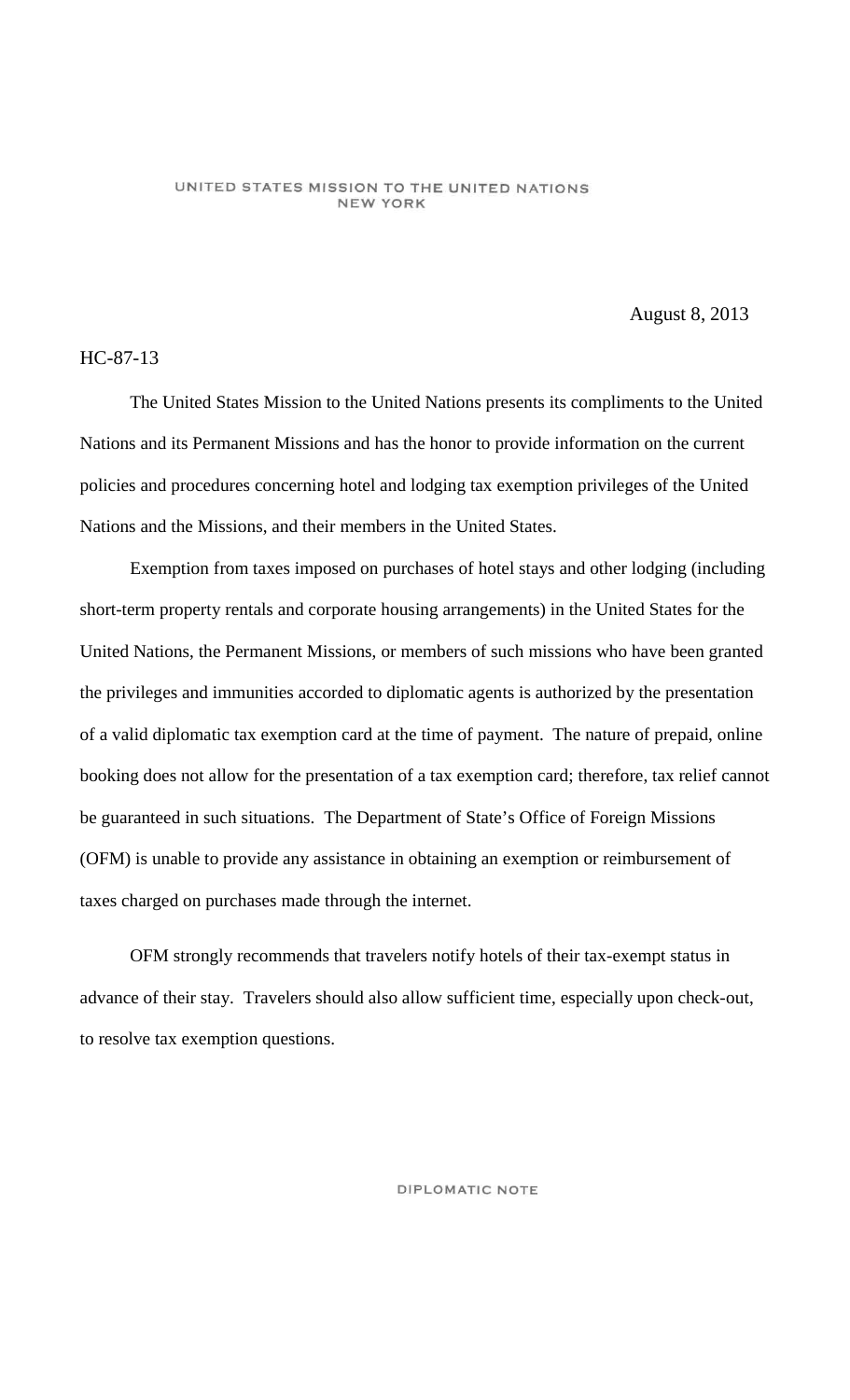## Official/Mission Tax Exemptions

Mission tax exemption cards are used by representatives of the United Nations and the Missions to obtain exemption from certain taxes, including taxes on hotel stays and lodging, on purchases in the United States that are necessary for the mission's operations and functions. OFM considers official expenses associated with the lodging of employees of the United Nations and the Missions, representatives of a sending State's government, or other travelers hosted by the foreign mission, to be exempt from taxation when:

- a) the United Nations or the Mission holds a valid Mission Tax Exemption Card that allows for the relief of such taxes;
- b) the travel of the individuals described above is conducted in support of the missions' diplomatic or consular functions; and
- c) the lodging costs are paid for with a check, credit card or wire transfer transaction in the name of the United Nations or the Mission. Missions are advised that cash is not an acceptable form of payment.

A mission tax card may not be used to exempt taxes on hotel or lodging expenses unrelated to a mission's diplomatic or consular functions, such as those related to tourism, medical treatment, or leisure travel.

# Personal Tax Exemptions

Personal tax exemption cards are issued for the sole benefit of the individual identified and pictured on the card. OFM considers personal lodging expenses to be exempt from taxation when: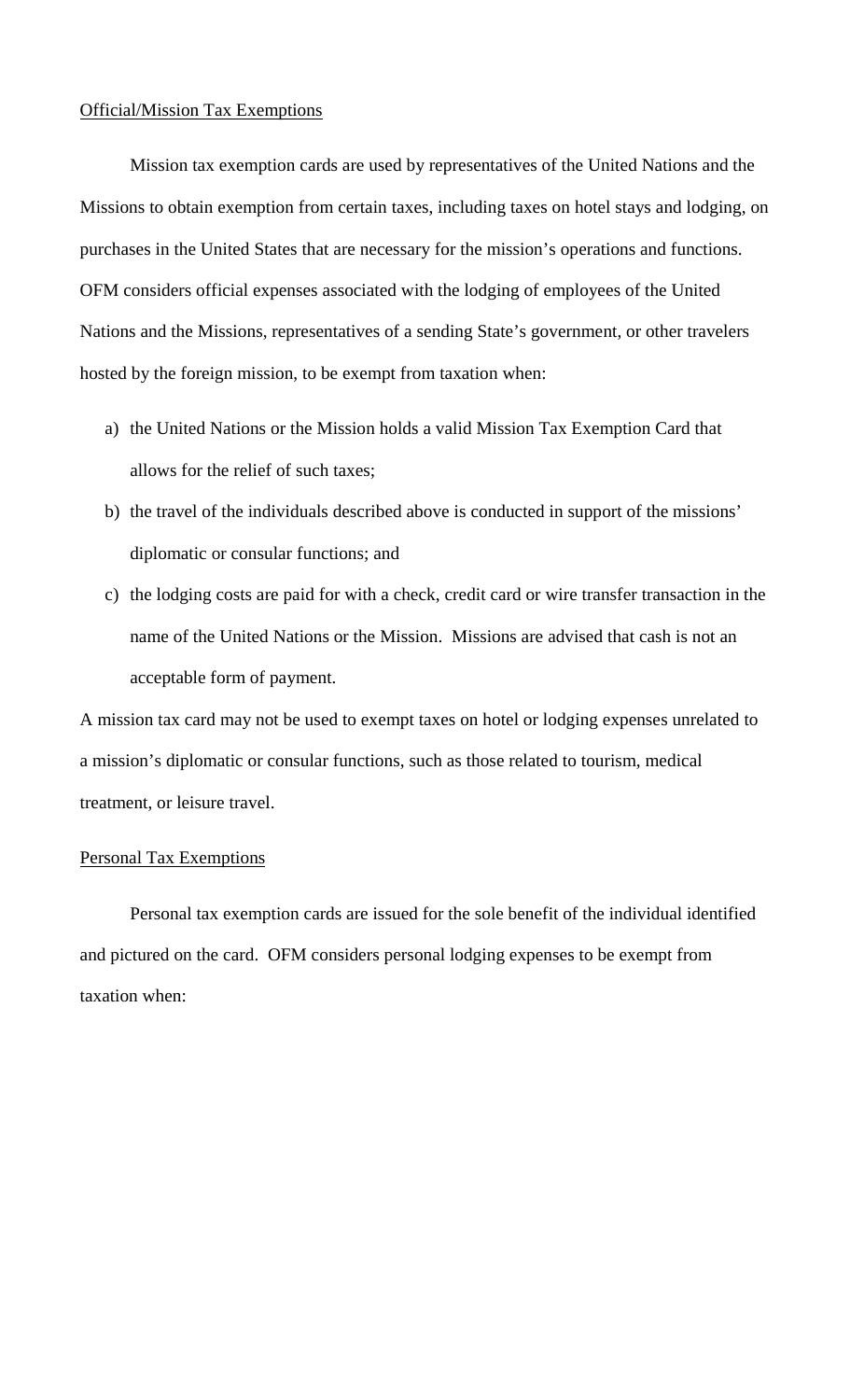- a) the individual holds a valid Personal Tax Exemption Card that allows for the relief of such taxes;
- b) the room(s) are registered in the name of the individual identified on the Personal Tax Exemption Card; and
- c) the lodging expenses are paid for by the individual identified on the Personal Tax Exemption Card, using any form of payment.

# General Hotel Tax Exemption Issues

The Department has learned that foreign missions have been providing written documentation to various vendors and tax authorities in the United States, which states that certain members of the mission are exempt from taxation. The Department is the only entity in the United States with legal authority to authorize diplomatic and consular tax exemption privileges. The United Nations and the Missions may not independently purport to authorize or otherwise certify to a vendor or governing tax authority the availability of tax exemption privileges for the United Nations, the Missions, or their representatives.

If a hotel or other vendor wishes to verify the eligibility for a tax exemption, the United Nations, the Missions, and their members should request that the vendor use the Department's online tax card verification system at<https://ofmapps.state.gov/tecv/> or call OFM during normal business hours. Information concerning OFM's regional offices, which are located in Chicago, Houston, Los Angeles, Miami, New York, and San Francisco, is available at [www.state.gov/ofm/ro/.](http://www.state.gov/ofm/ro/)

Questions or concerns may also be directed to OFM in Washington, D.C., at 202-895- 3500, extension 2, or [OFMTaxCustoms@state.gov.](mailto:OFMTaxCustoms@state.gov)